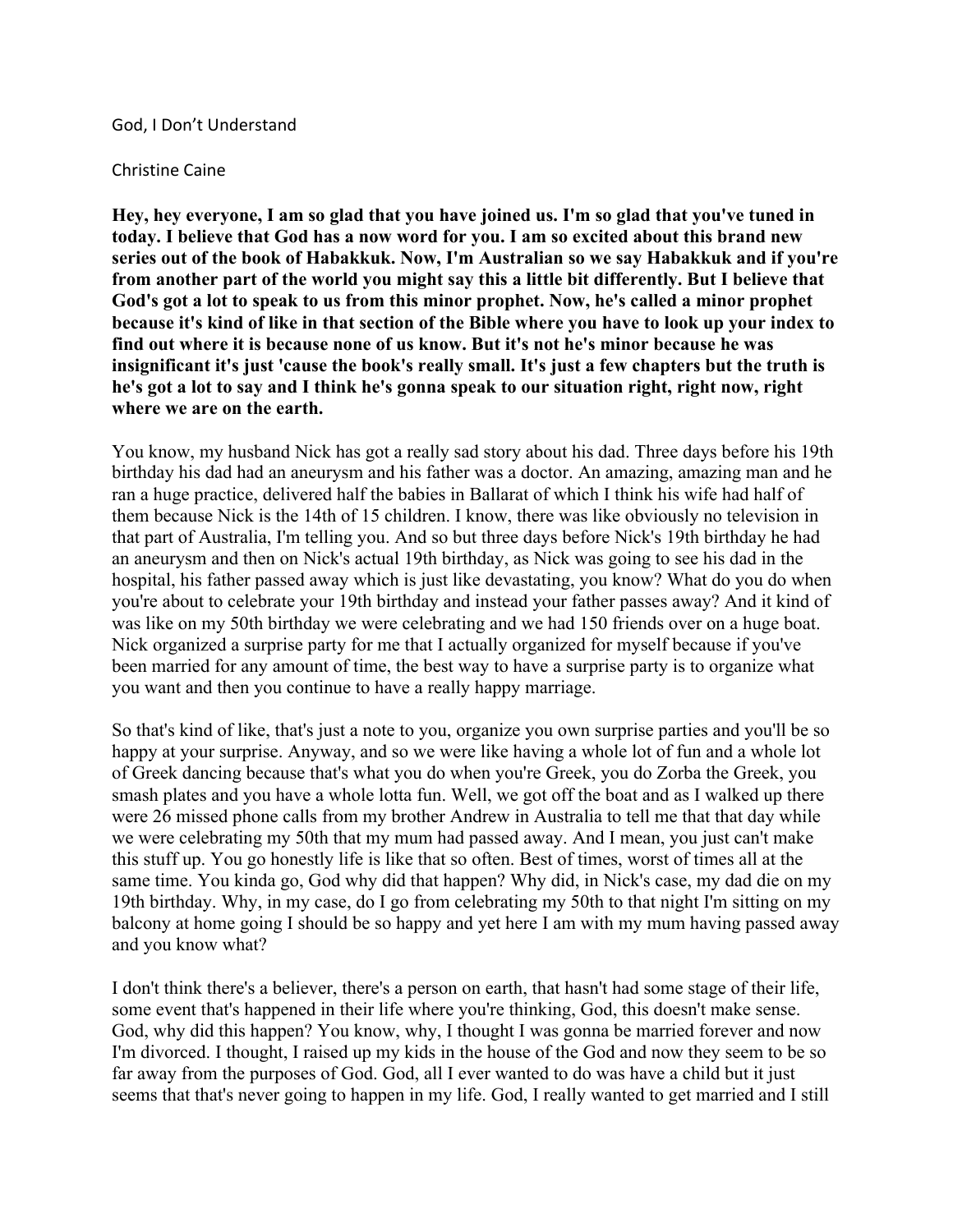haven't found that partner. There's something that happens in life and I'm sure every single one of us, you could have tuned in right now, you actually don't even know how you flicked through the channels and you've just landed on this and there's this Australian chick talking to you and you're going, hang on, that's my story.

I just sat on this couch and I just poured myself another drink and I'm going, God, why did this happen to me? There is not a person on earth that has not come to some place in their life where they said, God, God, where are you in the midst of all of this? Where did you go in the midst of all of this? I wasn't expecting this sickness. I wasn't expecting this break up. I wasn't expecting this tragedy. I did not think life was gonna land this way. And that's why we're gonna be in the book of Habakkuk because I don't know if you've noticed lately on the earth but the world has gone Cray-Cray. Now here is a little bit of advice. Just because the world's gone Cray-Cray doesn't mean you have to. But a lot of times unexpected events, disappointments, failure, betrayal, disillusionment, it gets us to a place where we think, is there really a God? And if there is a God, who are you and where are you and why has my life ended up like this? And I have never felt more urgent to preach messages like this into the body and into the world because a lot of people are walking away from the purposes of God.

**A lot of people are giving up and basically minimizing their faith and bringing their faith down to their level of experience rather than elevating their experience up to come into alignment with the word of God. But I want to remind you today that even if you don't understand what's going on your God is good, your God does good, your God is working all things together for your good and for his glory and just because we don't understand what's going on doesn't mean that God's not in control. The Bible says that his ways are higher than our ways. That his thoughts are higher than our thoughts. In Isaiah chapter 55, so just because you can't figure it out doesn't mean God's not working behind the** scenes to work it all together for good. I don't want you to give up on God. I don't want you **to think that your God's forsaken you. I don't want you to believe that your God has left you.**

There is an enemy and he wants to steal, kill and destroy your faith. He wants you to walk away from believing God, to walk away from believing that God has a great plan and a great purpose and a great destiny for your life and I believe you tuned in today because God wants to remind you he's got a plan for you. He's got a purpose for you. He's got a destiny for you. He has got great, great, great things in store for you that your God is able to do it, exceedingly, abundantly, above and beyond. Anything you could ever ask, but there is an enemy, that wants you to believe that God has forgotten you. That God has forsaken you. That God does not have great plans for you. And that's why we are going into this book of Habakkuk. You know the word Habakkuk, however you might say it. Habakkuk if you're American but Habakkuk it means to embrace, it means to wrestle with and I think we're on a season where some of us need to wrestle a little bit with God and it's okay.

It's okay to ask questions of God. It's okay to wrestle with God. See some of us we've been brought up in our religious tradition where we think oh God's gonna think that I'm really bad if I wrestle with him or if I ask questions. As if God doesn't know. He is God! He knows what you're thinking anyway! I mean, sometimes we just put on our church face or our Christian face and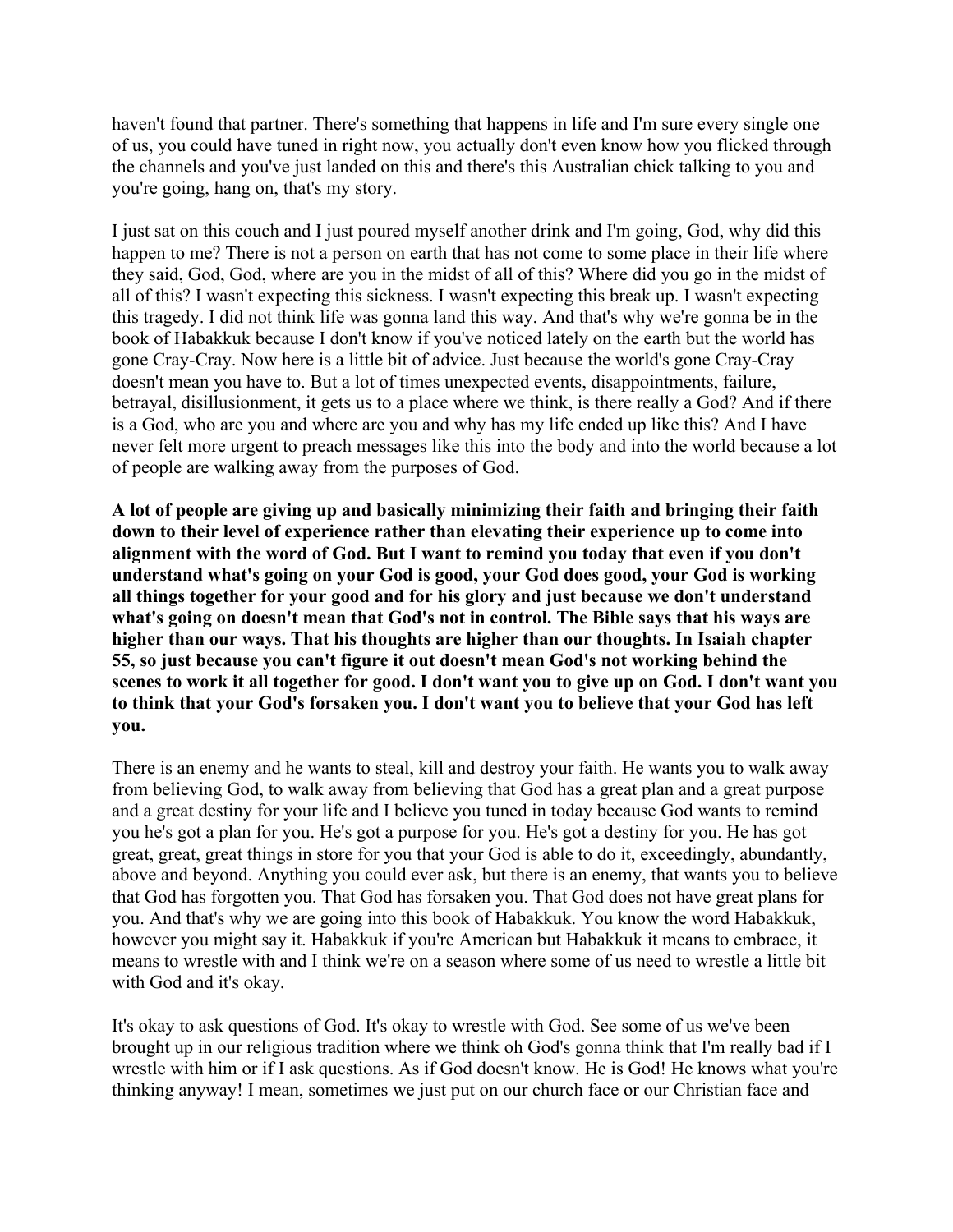God's like, I wish you would just get real with me. I know what you're thinking anyway, I'm God. I'm God, that's what I do. I know what you're already thinking. And I want to encourage us to wrestle with God like Habakkuk did. I want to encourage us to ask questions of God. God's not afraid of your questions. God's not freaking out. He's God, we're not! So it's okay. You can go to God with your questions. You can go to God with your fears. You can go to God with your doubts. You can go to God with questions and the fact is you are more likely to walk away from God if you don't go to him with your questions because your mind will begin...

Have you ever been on a treadmill in your mind? It's like you obsessively ruminate about something and you've thought it through from every angle and you've had 25 conversations. If someone got in your head they would think, you're Cray-Cray. Because you've had so many conversations in your own head and you've had so many fights with people in your head and you've really won them, really, really well and it's awesome what's going on but you know what? You still aren't any better at the end of it than you were at the beginning because you haven't got God's perspective. So the best person to go to with your frustrations, with your pain, with your sorrow, with your suffering, with your doubts, with your fears, with your insecurities, the best person to go to is to God. God is not, it doesn't mean that somehow God's gonna think that I don't love him if I have all of these doubts. I wish the people of God would understand God is not looking for performance. God is not looking for fakeness. God wants the real you. He wants your heart and he's gonna come and meet you in your point of pain, in your point of doubt, in your point of fear, in your point of insecurity, he's gonna meet you right in that place.

And that's what we see in this book of Habakkuk. We see throughout these few chapters that Habakkuk, and I'm believing God for every single one of us that's watching this show that we are gonna go through this same process that Habakkuk went to. He went from being highly perplexed and you're gonna find out in this series, so you don't wanna miss one of these programs. You're gonna find out why he was perplexed. Because the dude had some hassles going on. He had some real issues. If you think you've got issues, you've got nothing on Habakkuk. So this is gonna be for all the issues that people, this series is gonna be for all the people that have got issues.

**Now I know nobody watching this has got issues. But for all the people that you live with that have got issues in your family that's what this series is about. All the perfect people, you're okay. But this is for the people with issues. But he goes from a place of great perplexity where he just couldn't work out what was going on in his nation and why God would be doing what he's doing. He went from that to the end, we're gonna find at the end of this book he's gone to a place of praise and I'm believing people that are watching this that are full of confusion, that are full of doubt, that are just perplexed, God what on earth is going on? That by the end of it, even if your circumstances don't change, you're gonna get to a place where you're praising God, you're worshiping God and your going no matter** what's going on around me the God that is above me is still good and he does good and I'm **continuing to praise him. You're gonna go from a place of fear to faith.**

You've gotta understand, fear and faith cannot operate together. They are opposite forces. Fear repels faith and faith can actually push back fear. And there is a fight that we need to have. I've got my tee-shirt on, it says fight for love. But I'm telling you even more than that fight the good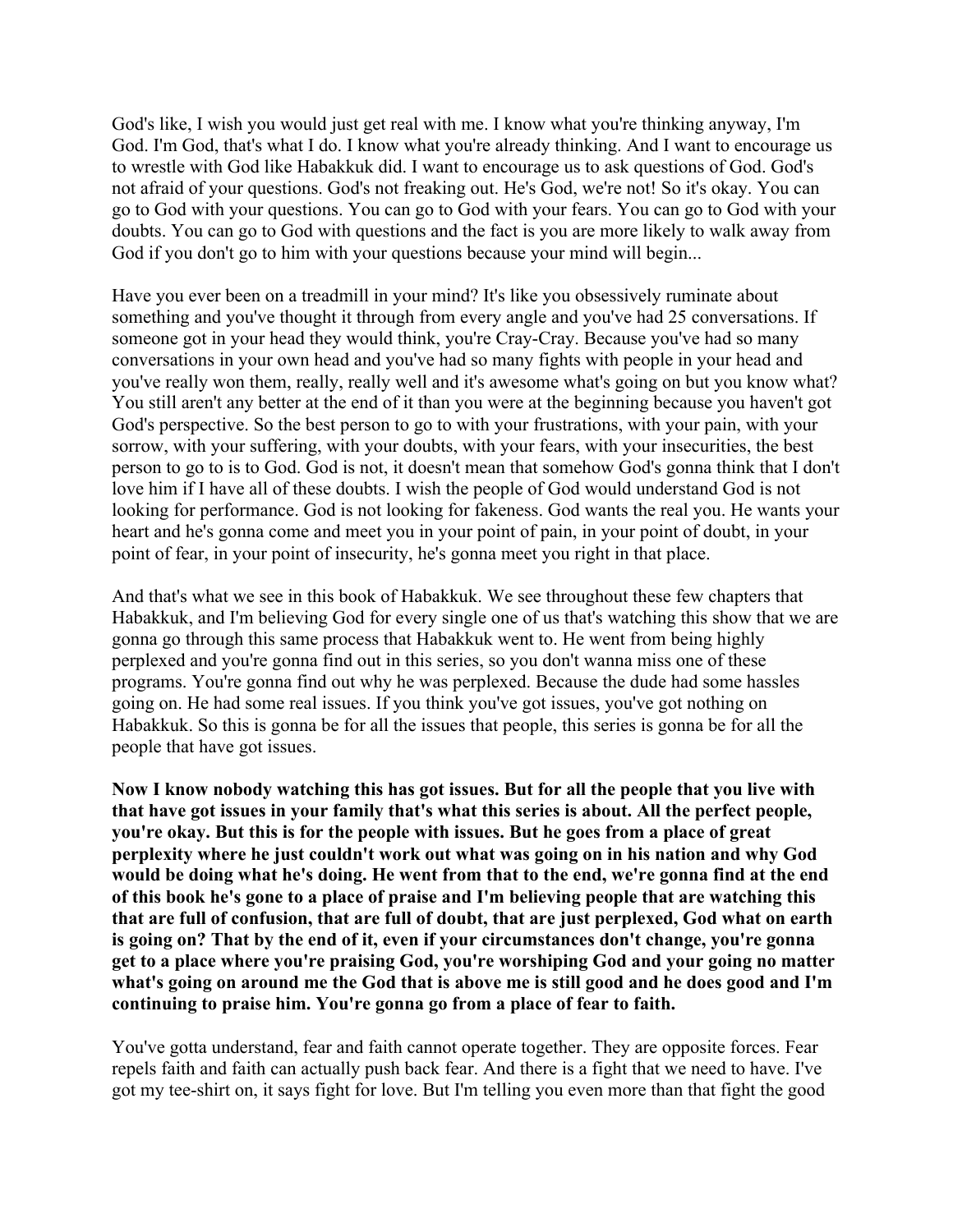fight of faith. There is a fight that we need to have. Some of you, you're so busy fighting fights that aren't worth it. Honestly, okay, so the toilet seat is up. Stop arguing about it, girls. I've been married 22 years, he is not gonna put that seat down. I mean only when that sky splits, look to the east and Jesus comes back, maybe he'll learn to put the toilet seat down but until then, it's not a fight that is worth it.

So your kids don't want to eat broccoli. It's okay, they will survive. It is not worth the fight. Some of you are losing sleep over fights that are not worth having. But there is a fight that is worth having and that is a fight for your faith. Paul says, I have fought the good fight and we need a generation of Christians that are willing to fight for faith 'cause the enemy is after your faith. He really is. He's not after your car, he doesn't drive, he doesn't care. He's not after your stuff but what he wants is your faith. Because if he can stop you from believing God then he has won because the enemy is after our faith. But we see in this book that Habakkuk's gonna go from fear to faith and I'm believing that as you are involved in this series and that as we unpack the book of Habakkuk together you will never be more excited to get into the mind of prophets, you gonna go, I didn't even know that was in the Bible.

But if you just go to the index you'll find it it's right there and the truth is it is important that we learn in the days in which we live in these very chaotic, turbulent times that you and I go to the word of God and go okay God, this is not the first time this has happened. How have people that have gone before us navigated these seasons and actually increased their faith and not declined in their faith and that's what I wanna see. I felt so strongly that I was to teach this on television and to say to people this is a time when we need to be fighting for our faith. He went from tears, I mean he was distraught into a place of triumph and I'm believing someone's watching this and you're on your couch and you are in tears because it seems like your whole world has fallen apart.

**You're gonna get to a place where you're gonna live a triumphant, victorious, overcoming Christian life and you're not gonna wait for all of your circumstances to change before you get there. But you're gonna find God in the midst of your pain. You're gonna find God in the midst of your suffering. God in the midst of your trials and you're gonna discover that** your God is for you and not against you and your God is still a God that can part Red Seas, **he can tear down Jericho walls. There's gonna be answers in life for you and we're gonna go from worry to worship. Worry does not solve anything. I mean, how many years have you added to your life by worrying? And how many of the things you've worried about have actually come true?**

This is the deal, is I have lost months stressed out about stuff that never happened. I'm like, seriously? It could have at least happened and made my worry worth while. But anyway, a lot of us, we are so stressed out about stuff that is never gonna happen. What if, what if, what if, what if? Well, bottom line, even if. God's there in the middle of it but a lot of your what ifs have never happened. A lot of your what ifs and you go I have wasted hours, hours obsessively ruminating at the night. You get up at three o'clock in the morning and I mean you have psychoanalyzed this thing from every angle, I mean you know if this happened and I got this contingency here, and if this happened here and I mean what a waste of energy.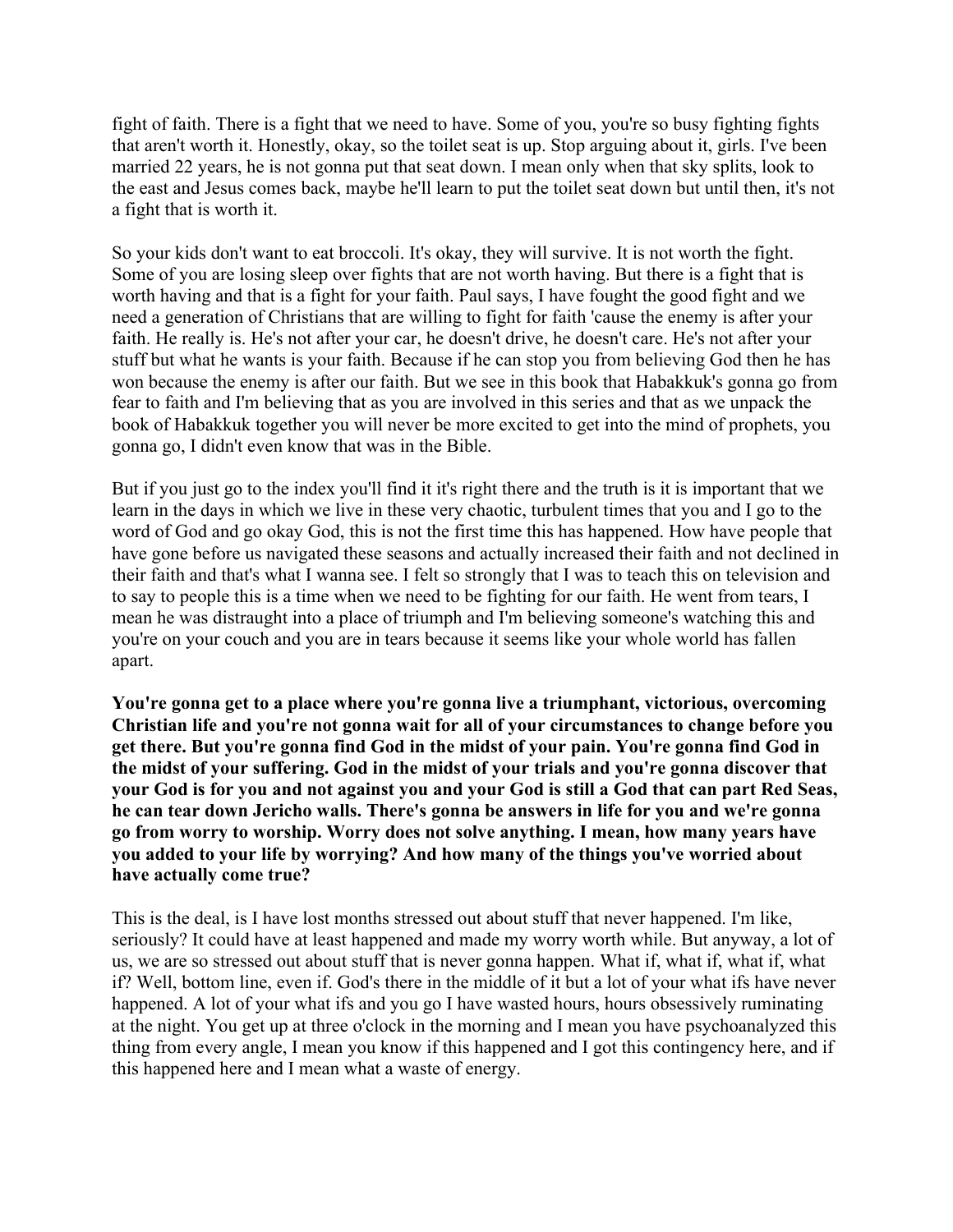Imagine if you put all that energy into faith. Scripture says be anxious for nothing but in everything with prayer and thanksgiving and supplication. Make your request known to God, why, so that the peace of God that surpasses all understanding. How much? All, all understanding will guide you heart. So the fact that scripture tells us in the book of Philippians that we are to be anxious for nothing that means you can be. You would not think that living in the world that we're living in. There is so much anxiety, so many people are medicated, so many people are suffering and tormented because of anxiety. The enemy puts that on us so that we end up pulling back, not walking forward in faith, not believing God, stressed out because of what might happen so we never step out in faith. We never step out to take a risk. If you're constantly stressed out you never gonna step out. And if we're gonna do what God's called us to do we need to step out in faith not pull back in fear.

So it says be anxious for nothing but in everything with thanksgiving, prayer and supplication, make your request known to God. I wonder if you make your request known to God. I wonder if you make your request known more to your girlfriends or if you make it known more to Twitter or Facebook than you do to God. And so a lot of times we treat our Facebook like God. Facebook is not God, God is God. Talk to God, go into your and say God. He wants to know everything. And a lot of times we would be a whole lot less stressed out in life if we actually went to God instead of to people and I believe there are people here that are full of confusion and you're gonna get a confidence by the end of this series. You're gonna get a sense of confidence and that you are gonna go, okay when I'm facing a problem that has no human solution I'm going to learn to trust God because that's where we are right now. And right at the outset of all of this a lot of us are confronting situations and there is no human solution.

There is no natural answer for this. We need a supernatural answer from a supernatural God. And what we are going to do as a result of studying the book of Habakkuk together, coming around the scripture, we're gonna get to a place where we're gonna say, you know what, God? I can't work this out but my thoughts are not your thoughts, my ways are not your ways, your ways are higher than my ways, your thoughts are higher than my thoughts, so I'm going to trust you. When we don't understand what's going on can we learn to trust God? The whole premise of this series is that, who do you trust when you can't understand?

**You're confronting something right now and you cannot understand what's going on in your life. You don't know what's happened to your spouse, you like I don't know, was it something in the water because they just seem to have really, really changed. You can't understand what's going on with your kids. You just got a doctor's report, you're like I don't understand how this could have happened. I am healthy, I eat really well, I exercise, how could this have happened to me? I don't understand how I didn't get that job. I've got all the right qualifications, I got to the final interview, God, I don't understand what's going on. I don't understand how I've hit this bankrupted situation. I've been a good steward of my resources, I don't know what happened in the economy things shifted and now I've ended up in a place economically that I never thought I was gonna be. God, I don't understand what's going on.**

The point of all of this is that when you don't understand you can still trust. The fact is when you stop trusting God that's when you start making unwise decisions and your life begins to spiral out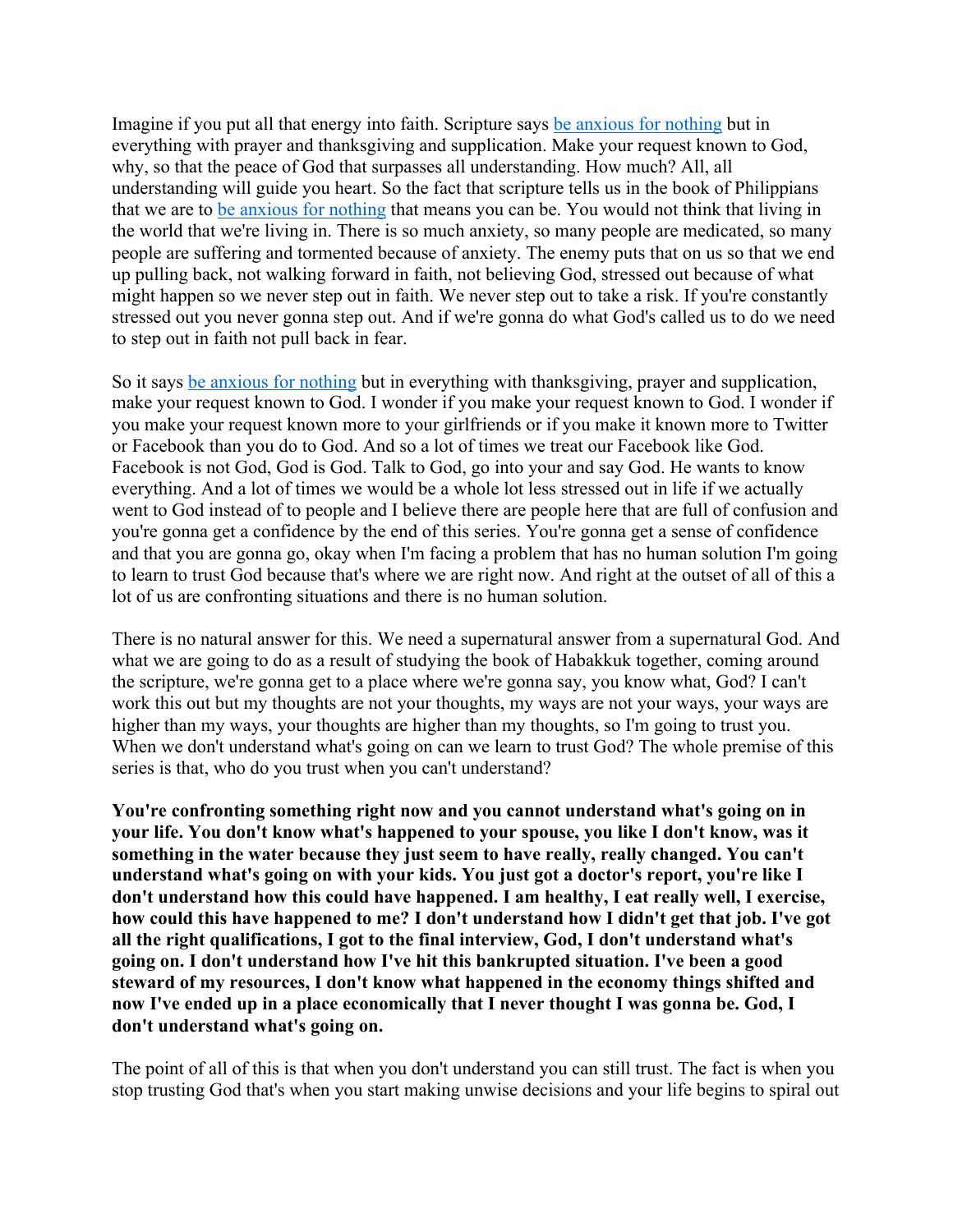of control. Often times we think we have to understand in order to trust but God's saying in the day and the season in which we live, when the world's Cray-Cray, economically, politically, morally, socially, environmentally, when things seems to be out of control so many of us do not understand what's going on. We don't understand what's going on with people that we love. We look around going, what happened to you? Why are you going like that? Sometimes I'm too scared to go on Twitter because I'm thinkin' my friend's a Cray-Cray. I don't even know what has happened out there. But if I don't understand what's going on around me or in the people that are around me, in the environment that's around me, will I still choose to trust God?

And that is the question that's on the table through this series: will you trust when you don't understand? Some of you are on the edge of walking away from your faith simply because you cannot understand the great pain, struggle and tragedy that's happened in your life in recent seasons and you have equated trusting God with understanding your circumstances. And I believe that God's had you to tune into this program today because he wants you to know that even when you don't understand what's going on in the natural you can still trust him. You can trust his character. You can trust his nature. You can trust who he is. You can trust that your God is good, that your God is kind, that your God is gracious, that your God is for you and not against you, that your God will never leave you, your God will never forsake you, that your God will make a way where there is no way.

People might let you down, circumstances might let you down, things may hurt you, you may feel confused, you may feel betrayed, you may feel troubled, you may feel like, God, I don't know what is going on in my life and all you want to do is pick up that bottle of pills in front of you or you want to have that extra drink and think I just want to numb my reality but I'm here to tell you that even if you don't understand what's going on your God understands you even when you don't. Your God loves you, your God cares for you, your God has chosen you, your God has called you, your God has anointed you, that your history does not need to define your destiny, that God's plans for you are for good and not for evil, that your God is a way maker and he will turn your situation around and give you life and answers and hope and liberty, and destiny. He is a good God even if someone has not been good to you. He is a faithful God even if someone has walked out on you and left you and betrayed you and hurt you. He is a God that understands your greatest angst, your greatest pain, your greatest frustration, when it seems like everybody around you doesn't get you.

In fact, someone's even said I just don't understand you, what is going on in your, and you just think man, what is the point of living? What is the point of going on? What is the point of continuing? Nobody gets me, nobody understands me but I want you to know that your God who made you in his image, he loves you, he understands you, he gets you, he knows your heart. He doesn't look at the outside like man looks at the outside. But he looks at the heart. And I want you to know that God is on your side.

**So the whole purpose of this, I want you to make sure that you don't miss one episode of this series because I know that through the book of Habakkuk we are gonna find handles and answers and hope and a sense of purpose to keep moving forward in this crazy world that we're living in. Even when we don't understand what's going on we are gonna trust God. What's gonna happen to us over this season? We are going to move up in our trust of**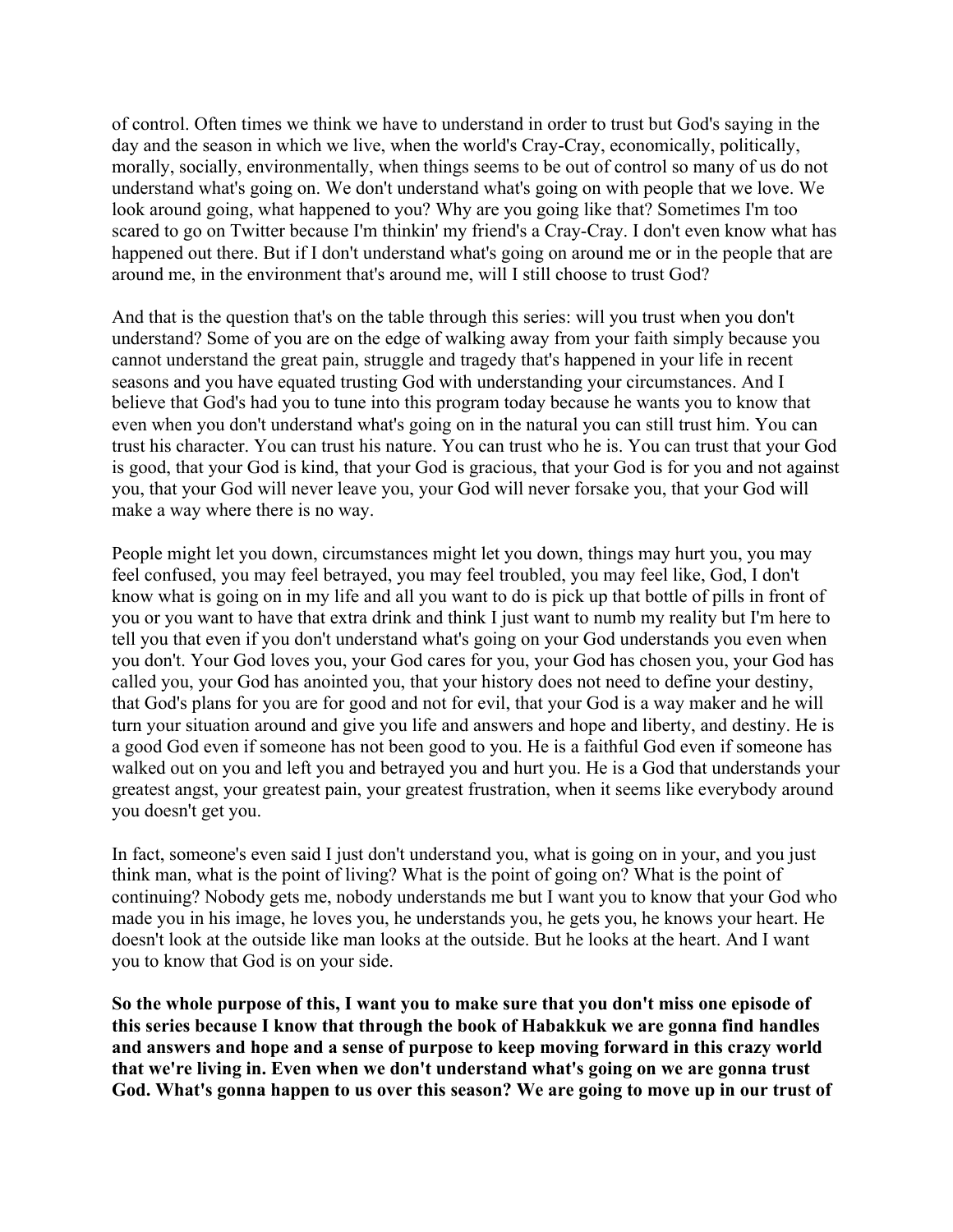**God. We're gonna rely less on what we understand and more on who we trust because when you don't get the "What" you can know the "Who". And I'm telling you, your God is a good God. In Jesus' name, in Jesus' name, your God is a good God. Amen.**

## **Part 2**

Hey everybody, I am so glad to be with you today. I'm so glad that you've tuned in. I believe that God has got a word for you. We are in a series called God, I don't understand. Anyone ever been there, where something has happened in your life, God I just do not understand what is going on. And we're looking at the life a minor prophet, not because he's insignificant, he's got a lot to say, it's just he only says it in a few chapters. So, a minor prophet called Habakkuk, and I'm saying it with a strong Australian accent, because I'm owning Habakkuk even though you'll go Habakkuk. Anyway, and so, I love all of that. But you know, here is a prophet that was saying God, I don't understand what's going on in my time.

And you and I are living in very turbulent times. You and I are living in a day and an hour where there is so much chaos, there is so much confusion, so many of us feel a sense of loss, a sense of betrayal, but the whole point of this series is will we learn to trust our good God, even when we don't understand what is going on in our circumstances. Now that's a sign of a mature believer, when your faith can get to your place that says, you know what? What's happening around me, I don't get it, I don't get it. There is relational challenge, there's economic challenge, there is social challenge, there is political challenge, I just don't get what's going on around. Not in my family, maybe in my own inner world, maybe in society around me, but just because I don't understand it, doesn't mean I'm gonna stop trusting God in the midst of it.

Some of you, you are in a very confusing season. You're in a time where you feel like you are in a dark tunnel. Listen, you never get off a train when you're in a dark tunnel. That is not the time to get off. That is not the time to say I'm walking away from my faith, I'm walking away from Jesus. Because we don't understand what's going on does not mean we stop trusting God. In fact, you don't even really know that you're trusting God, until you don't understand what's going on around you. It's when there is a point where you go this just does not add up. Will you trust him in the midst of it? A lot of us, we are in a testing season right now. And we don't wanna fail the test. I don't wanna have to do a test again.

**You know, I'm in the middle of grad school, and I'm studying evangelism, and leadership,** and I only ever wanna do every test once. And so the fact is that, have you ever noticed that **when you're sitting in an exam, you're sitting in a test, that is not when the teacher is talking. The teacher is always silent in a test, because they wanna see whether you're gonna** pass the test. Sometimes we're expecting God to speak to us in the middle of a test. He goes **I'm being silent, 'cause I'm your teacher. And I am just not talking, 'cause I'm gonna see what's on the inside of you. Some of you, you are so frustrated with God because you're** going God, you're silent. He says no, you're in a test. And a teacher doesn't talk in a test, and I know you can pass that test. And so we are gonna be faithful to go through this test **once.**

So we're going into the book of Habakkuk chapter 1, I'm gonna read to you verses 1 to 4, and it starts, I love this, I love the first line of this book because so many of us, we're right there. O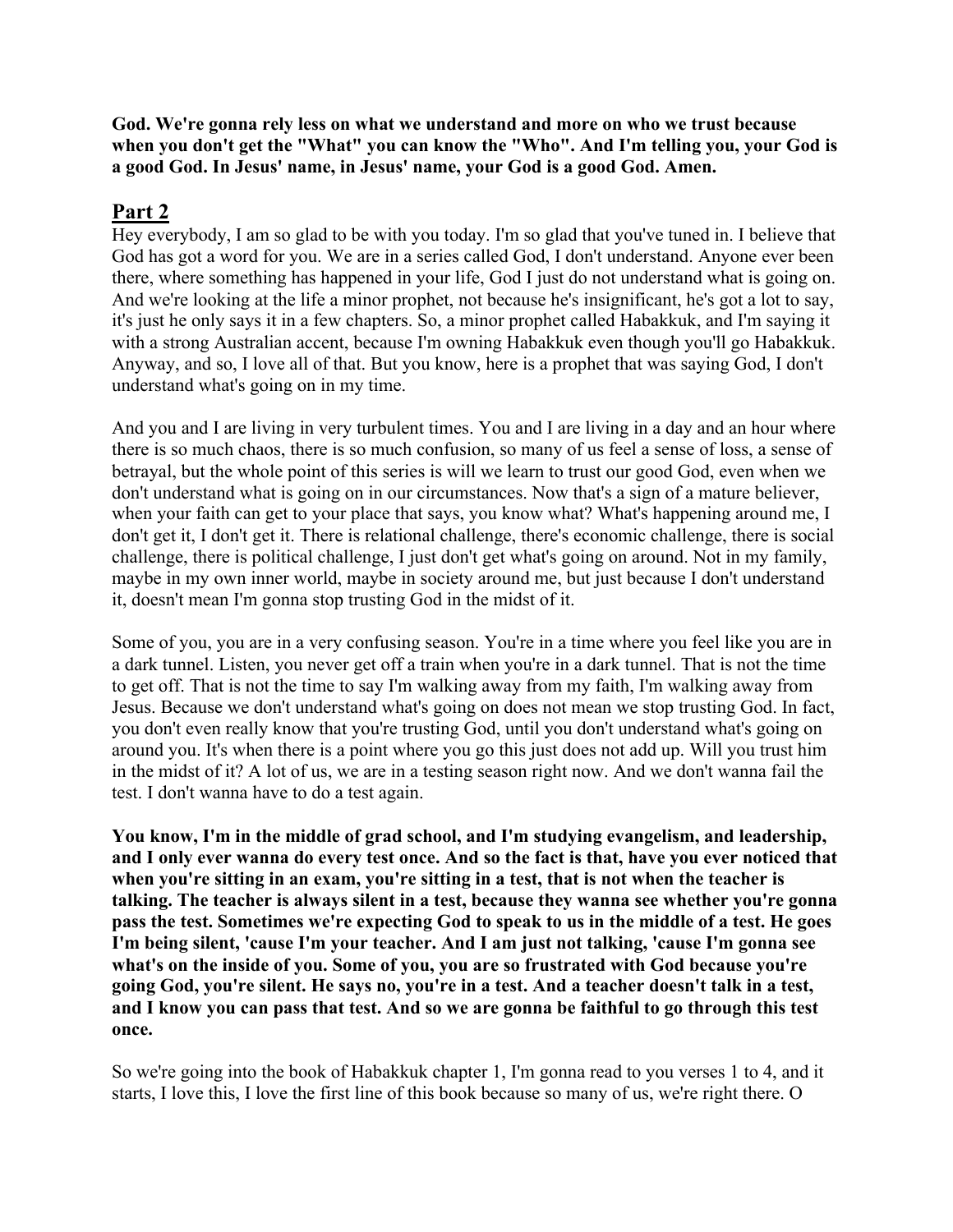Lord, how long shall I cry for help. Anyone ever been there? He's like, he's not wasting any time. He's not going oh, I beseech you, Heavenly Father, oh good God. He's like God, how long, how long, and someone's watching this right now, and just before you turned this TV on you were exactly there, like how long am I gonna have to cry for help? And he says, and I love this next part, and you will not hear? Anyone ever been there? Anyone, like God, how long have I cried out to you? And I feel like you're not gonna hear me. He says or cry to you violence, and you will not save? Why do you make me see iniquity, and why do you idly look at wrong?

That one, God why do you make me look at iniquity, and why do you seem like you're just idly looking away? You know, I've prayed that myself. Many of you know we run the A21 campaign, an anti-human trafficking organization. And we have 15 offices in 13 countries around the world, and I've seen so much tragedy, so much tragedy. Girls that have been taken and sold into the sex trade. Children as young as 18 months old. And I was walking through Pattaya, which is the pedophile capital of the world, in Thailand, and we have a child advocacy center that we've started there, at A21. And I was walking down the main street, and it was the most distressing situation I've ever been in in my entire life, and that's a big statement.

And I was walking down the street, and people were stopping me and giving me menus of options that I could've had to have any sexual practice with any child, at any age, with graphic pictures of what that would look like. And I just started weeping. And we would walk down the street, and there were children, children, younger than my own children, and they were just being offered for sale. And different streets were like the kids under 15, kids under 12, kids under eight, kids under four. And you could choose to do what you wanted. And I just could not, and I'm walking down the street, I'm going God, I felt like Habakkuk. God, where are you? Why do you let me see this? And why does it seem like you're letting this happen? Why are you letting this kind of injustice happen, this kind of pain happen? And I think many of us, that's exactly where we are.

**Maybe someone's watching this right now, and you have not even believed in God 'cause that's your exact question. Why is there so much suffering? Why is there so much** injustice? Why is there so much pain on the earth? If there was a God, and if this God was **good, how on earth could he allow this kind of injustice, and pain, and suffering, to happen? And that would be the question that is as old as time. Where people have walked away and said I can't believe in a God, because if a God was real, there wouldn't be this kind of pain. There wouldn't be this kind of suffering. There wouldn't be this kind of** injustice, but I'm here to tell you throughout this series that if we did not have faith in a **good God, then none of this would make sense, and we would be the people to most pitied.** Because we live in a fallen world. It makes sense to me that there is a good God, but there is **an enemy. And there is an enemy that wants to steal, kill and destroy. There is an enemy that has unleashed evil, and pain, and hatred on the earth.**

And the only way I can reconcile the evil that is on the planet, and the work that I do with A21, and helping to abolish slavery everywhere forever, is that I know that there is a good God. And I know that we live in a fallen world, and that bad things happen to good people. But I do know that one day that sky's gonna split. I know that one day, Jesus is going to return. And he is going to make all things new. And he's gonna restore a new heaven, and a new earth, and there will be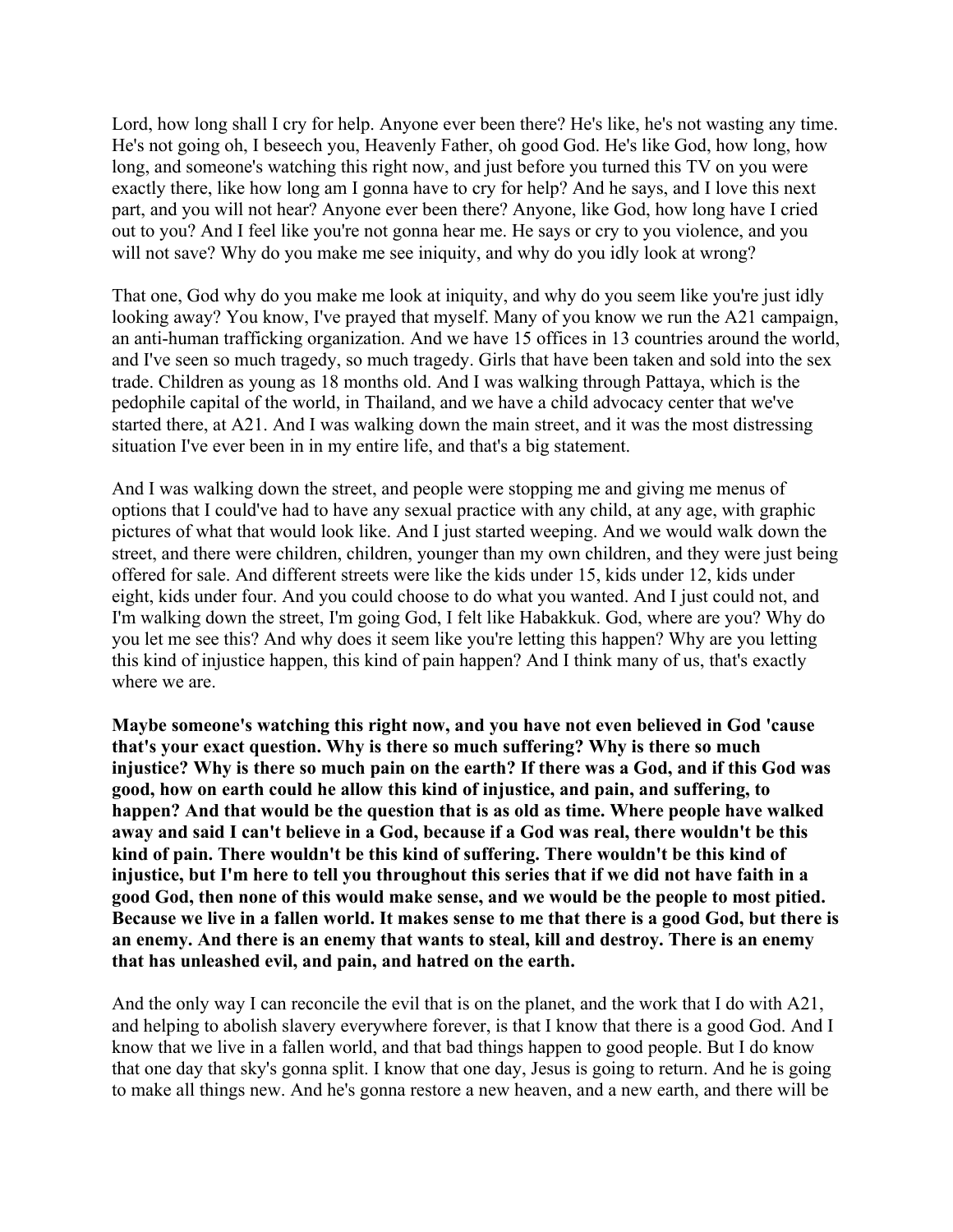no pain, and there will be no crying, and there will be no injustice, and until then, our job as believers is to bring a taste of heaven to earth. Our job is to bring transformation, and hope, and life, and liberty, and goodness, and justice.

So if the enemy can mess with your faith, so that you pull back and go, you know what, life is so painful, there is so much evil, there is so much injustice, I am not gonna trust God, then the spirit of the Lord that's on the inside of you, the goodness that's on the inside of you, the kindness that's on the inside of you, the love, the patience, the grace, the mercy, that's a piece of heaven that you and I are supposed to bring to earth. If the enemy can squash and quench that, then in your realm of influence, you're gonna be rendered ineffective. And instead of bringing light into that darkness, that darkness will continue to remain dark. If I just got so despondent in Thailand, and I said you know what, this is just too much evil, there can be no God, I'm walking away, rather than going I know there is a good God.

And I know that I am his agent here on earth, so that I can bring a piece of the kingdom here on earth as it is in heaven, so yes, there is evil. Yes there is injustice. Yes there is darkness, but the light can dispel the darkness. Hope can dispel our fear, and doubt, and negativity, and you know what, one life at a time, one step at a time, we can bring change and transformation to the world around us. That is our job here on earth. But he's asking the question that I think if you are an honest person, everyone has asked that. God, why do you make me look at this iniquity, and why does it seem like you're looking away? Why does it seem like you're doing nothing? He says destruction and violence are before me. Strife and contention arise.

**So the law is paralyzed, and justice never goes forth. For the wicked surround the righteous, and justice goes forth perverted. Ever felt like that? Where you go why does it seem that the people that are doing wrong are prospering? Why does it seem, God, that you don't cut me any slack, that you don't give me a break? It seems like I'm honoring you, I'm** serving you, I'm trying to live righteous, I'm trying to live holy, I'm trying to live a life of **justice, and truth, and mercy, and it seems like everybody else is prospering. People that are lying, and people that are cheating, and people that are idolatrous, and people that are immoral, and I think when we look at the world around us today, we're going what's going on?**

And I think because we all have access to everything on our phones all the time, you kind of look at things and go, you're scrolling through Instagram and you're going, man I'm trying to live right, and look at these people that aren't. And it just seems like they're prospering, and they're flourishing, and they're moving forward. And I think every believer gets to a place where you go hang on a minute, hang on a minute. God, where is your favor? Where is your blessing? Where are the benefits of following you? Because it seems like those...

And I mean a lot of us don't wanna say this stuff out loud, that's why I'm saying it on television. Because I'm just saying it for all of us, because but deep down, if you don't reconcile some of this, then it's gonna come out somewhere. And whether it comes out now, five years from now, 10 years from now, 20 years from now, something is gonna squeeze that to the top. So I find it's a lot better to do what Habakkuk did. Just put it all out there before God. Just come, and lie before God, and begin to just cry out your pain, and your doubt, and your fear. God can deal with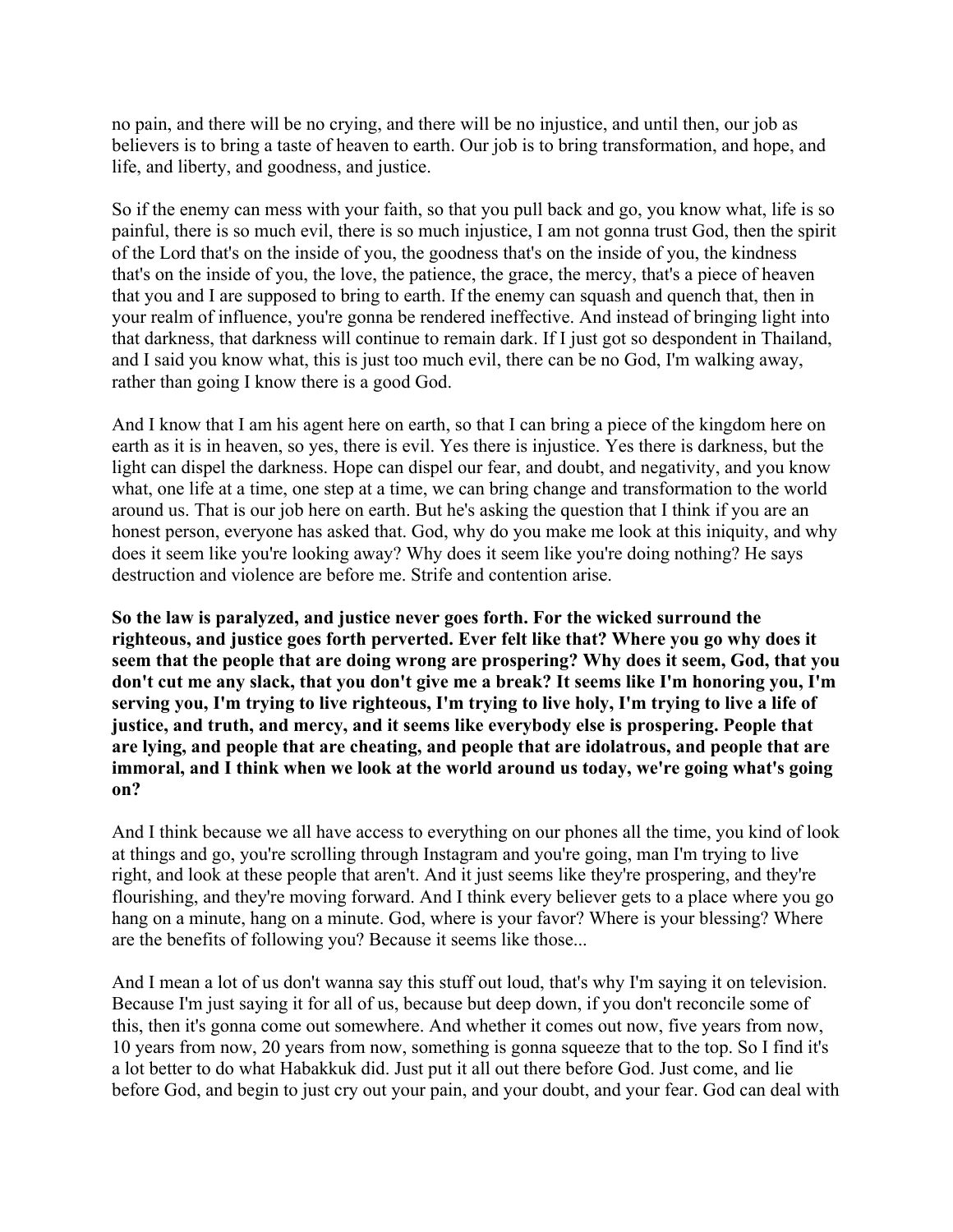your honesty. God is not freaking out about your questions. He is God, and is he is good.

**But there are a lotta times we don't feel good. There are a lotta times we don't understand. And rather than trying to squash it, and quench it, or trying to somehow medicate that pain, and go you know what, having that extra drink, pumping that extra pill, maybe jumping into bed with one person to the next, and really at the end of the day, all you're** trying to do is numb the pain, and the dull ache on the inside of you. I'm here to tell you **there's a better way. That Jesus Christ is a better way. He understands that angst. He understands that confusion. He understands that loneliness, and he wants to step into that void in your life, and bring you life, and hope, and answers, and liberty. You don't have to run from him in your confusion. You can run to him. He can handle it.**

I know that your faith will work. I know that God is true. And I know that his word is true. So it's not that I'm scared, oh no, if you go to God with your doubts, your doubts are gonna win. Your doubts will not win, your faith in God will. The only thing we'll win is when you try to silence things or when you try to deny that it's not really how you feel. And I'm not into a kind of fantasy Christianity, where we deny what is going on. I'm saying hey, we're living in a real world. There is pain, there is heartache, there is suffering, but there is a God who is good. There is a God that can transcend the circumstances that we are in, that can bring hope, and life, and purpose into your circumstances.

So what do you do when you get an unwanted answer? That's what happened to Habakkuk. And you see that in chapter 1, verses 5 to 11, this is amazing, God says look among the nations and see, wonder and be astounded. For I am doing a work in your days that you would not believe if told. For behold, and here we go, here's the answer he doesn't want, for behold, I am raising up the Chaldeans, that bitter and hasty nation, who March through the breadth of the earth to seize dwellings not their own. They are dreaded and fearsome. Their justice and dignity go forth from themselves. That's an interesting verse. That justice and dignity go forth from themselves. This is the Babylonians. Now what happened here to the nation of Judah is they had given over themselves to immorality, to idolatry, but there is a worse, worse nation, the Babylonians. And they were more corrupt, more violent, they were worse than the Israelites ever, ever would be.

And the Bible says that they had a justice that emanates from themselves. And I think on the earth right now, we need to be very careful, because there is a... Do you notice that everyone has their own view of what's right and wrong? And when you have a justice that emanates from God, that is a standard that comes from above. And so when I'm involved in the work of justice, justice is not God, God is God. And out of the character of God comes forth the work of justice. But when you have a justice that emanates from yourself, that means you decide what I think is just, and sometimes I look at what's happening on social media and people are yelling at each other on Twitter all the time. I'm thinking you all need to go get a job. But anyway, and a real life. But they're yelling at people all the time, and I think isn't it interesting, how everyone thinks what they think is right. And what is unjust for one person is just for another person.

That's why we need a standard that's higher than us. We need God's standard to tell us what is just, and what is right, because the justice the emanates from God is always right. But a justice that emanates from us, that means well this is just my little pet cause. And everyone's got their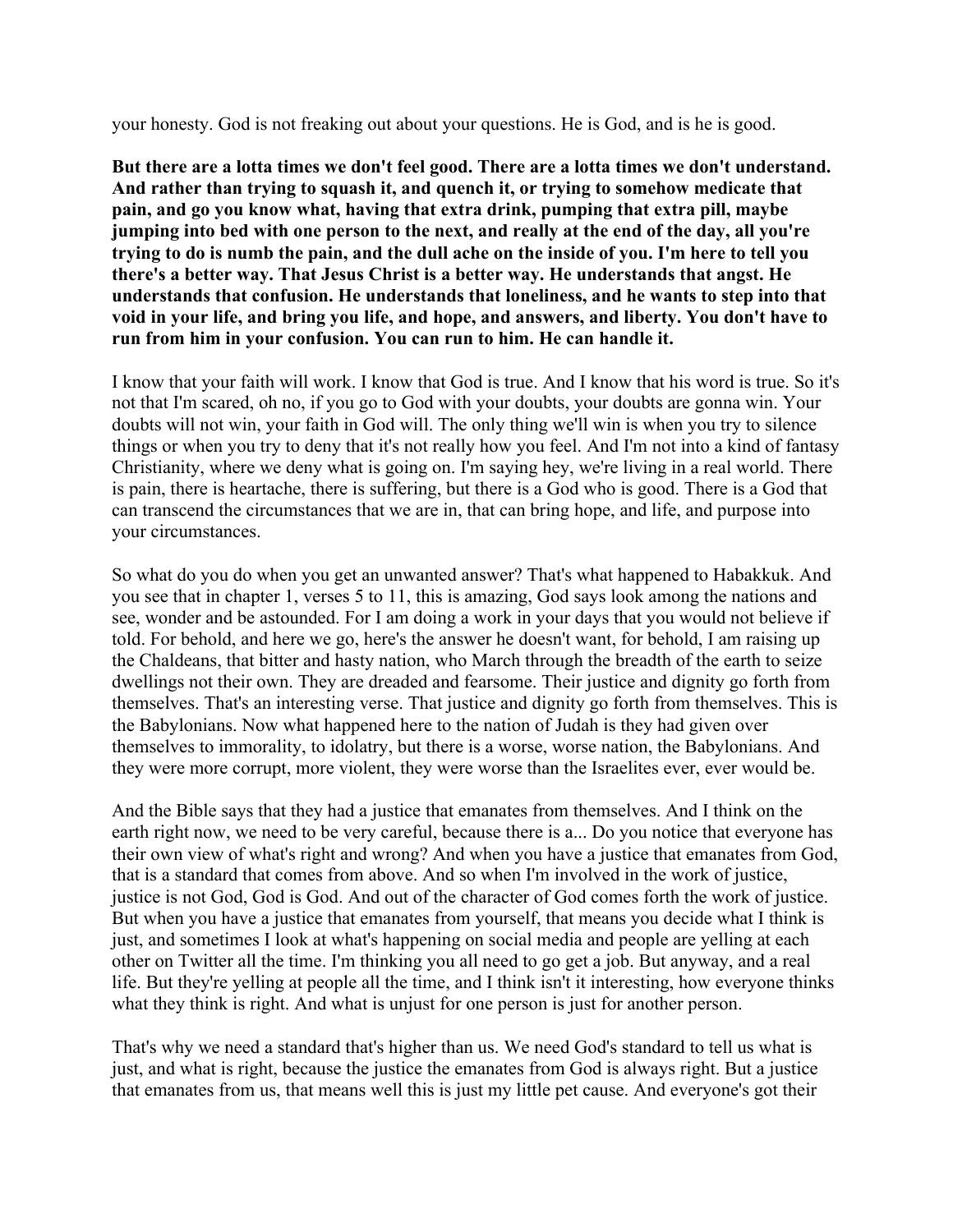pet cause, and it's interesting that we just see it from our perspective. And so what is dangerous is the Babylonians went forward with a justice the emanated from themselves. They decided what is right and wrong, and normally that means what's good for me is right, and what's not good for me is wrong. And you become the arbitrator of what is right and wrong.

**And that's what he's saying here. He says their horses are swifter than leopards, more fierce than the evening wolves. Their horsemen press proudly on. Their horsemen come from afar, they fly like an eagle swift to devour. They all come for violence, all their faces forward. They gather captives like sand. At kings they scoff, and at rulers they laugh. They** laugh at every fortress, for they pile up earth and take it. Then they sweep by like the wind **and go on, guilty men, whose own might is their God. Woo, that's pretty intense. This was a strong army, the Babylonian army. They were the strongest force on the earth. And they made a God to their force. They made a God to their own wisdom. They were an idolatrous nation. They were the center of their earth. And God said to them, guess what, I am going to raise up this nation to defeat your nation.**

Now, this is where Habakkuk basically freaked out. What do you mean the Babylonians are coming? What do you mean a worse nation than that, God I was crying out to you, and I said what is happening with our people is really bad. God, please deliver us. God, please help us. And then I've got the answer I didn't want. I was not expecting that a nation worse than ours was going to be raised up to take our nation out, and that we were gonna be judged by people that were worse than us. Like normally you can take punishment if it's by someone better. But God says no, no, this is how I'm gonna do it. What happens when you get an answer you didn't want? What is Habakkuk supposed to do with this, because this is the question of the book, that Habakkuk saying God, how could you do this? Have you ever been there? God, how can you do this? What do you mean, God, this is your answer?

I mean we're being real in this series. I wonder if you've ever found yourself there? You had gone before God with prayer, and supplication, you had fasted, you had prayed, you were standing in the gap, you were looking for an answer, and God says I'm gonna give you an answer but I'm gonna give you a no when you want a yes. Or I'm gonna give you a yes when you want a no. Or I'm gonna say not you, someone else. Or I'm going to bring deliverance through a people that you don't even like. Oh yeah, you know that person you've been complaining about? Yeah, that's the one. What do you do when you get that kind of answer from God, because in this text, the issue is not Judah and her sins. The issue is not Babylon and its evil. The issue is not even Habakkuk's doubts. The issue is good, or sorry, the issue is God. God, what are you doing. And are you even good? And this is where every faithful Christian will end up at some point in their life, if they're truly operating in faith.

Where you go I have been walking in faith. I have been applying the principles of the word of God. God, I've done everything I know to do. I've been a faithful church member. I've been tithing, I've been fasting, I've been praying. I've been keeping myself morally pure. I've been walking in alignment with your statutes. God, I have honored you. God, I have served you, and I did not expect this to happen, with my family, I didn't expect to be here still single. I didn't expect that my finances would just take this kind of toppling. I did not expect that my destiny still wouldn't have come to pass. I didn't expect that that door was going to close. I didn't expect